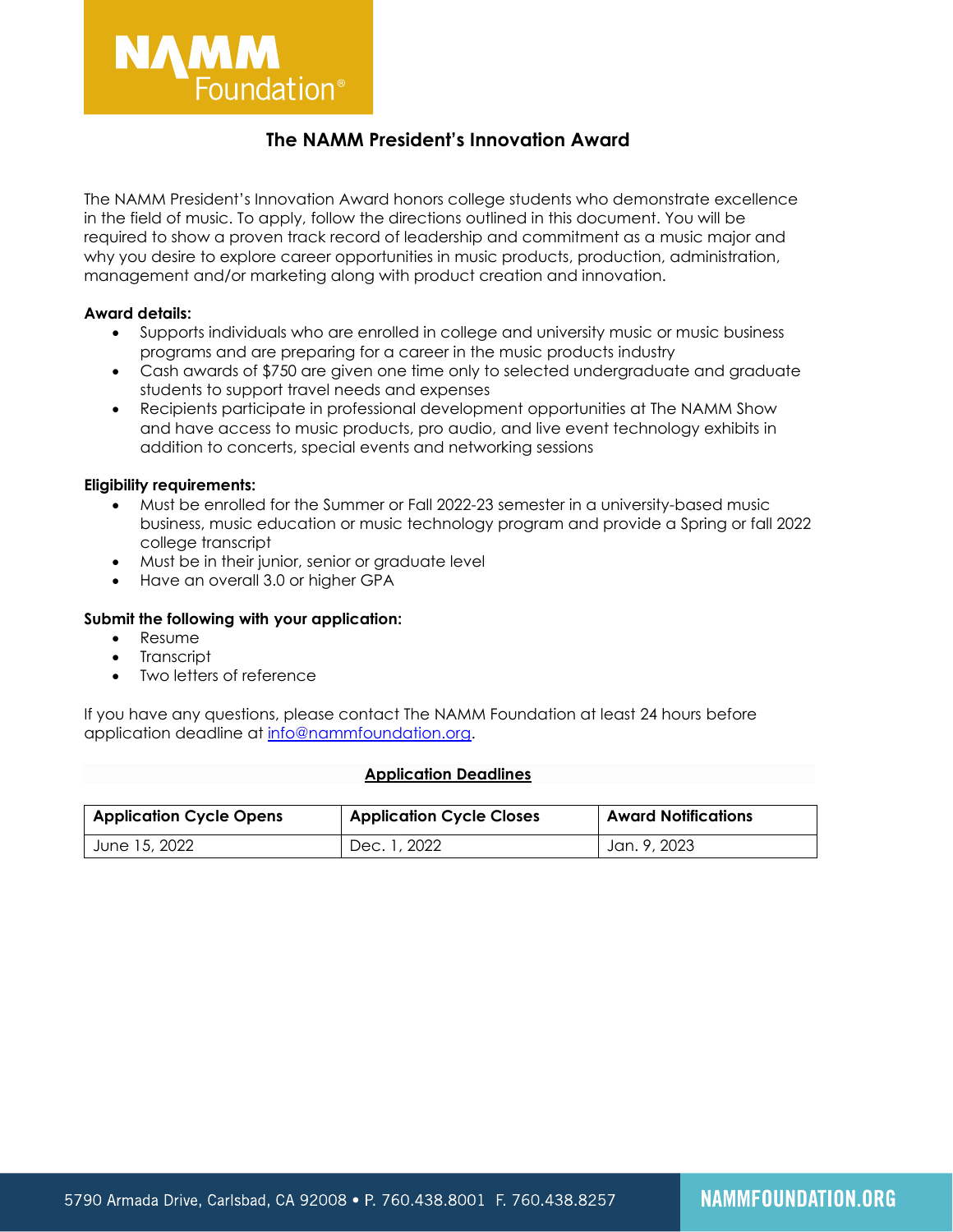## **Submission Guidelines**

Applications must be submitted online no later than Dec. 1, 2022, 11:59 pm PST. Incomplete or late applications will not be considered. Before beginning the process, please read the guidelines thoroughly.

I**f you have a Cybergrants record associated with another NAMM scholarship, please create a new record and "start a new application" via the link for The President's Innovation Award**. Only completed applications submitted by Dec. 1, 2022, will be considered.

**Step 1: Go to**  <https://bit.ly/2RHj1w8>

## **Step 2: Log in to Create an Account**

First time users click on "Create your password" to set up an account.



Please note that you must have cookies and JavaScript enabled on your browser in order to successfully log in.

**Need Support?**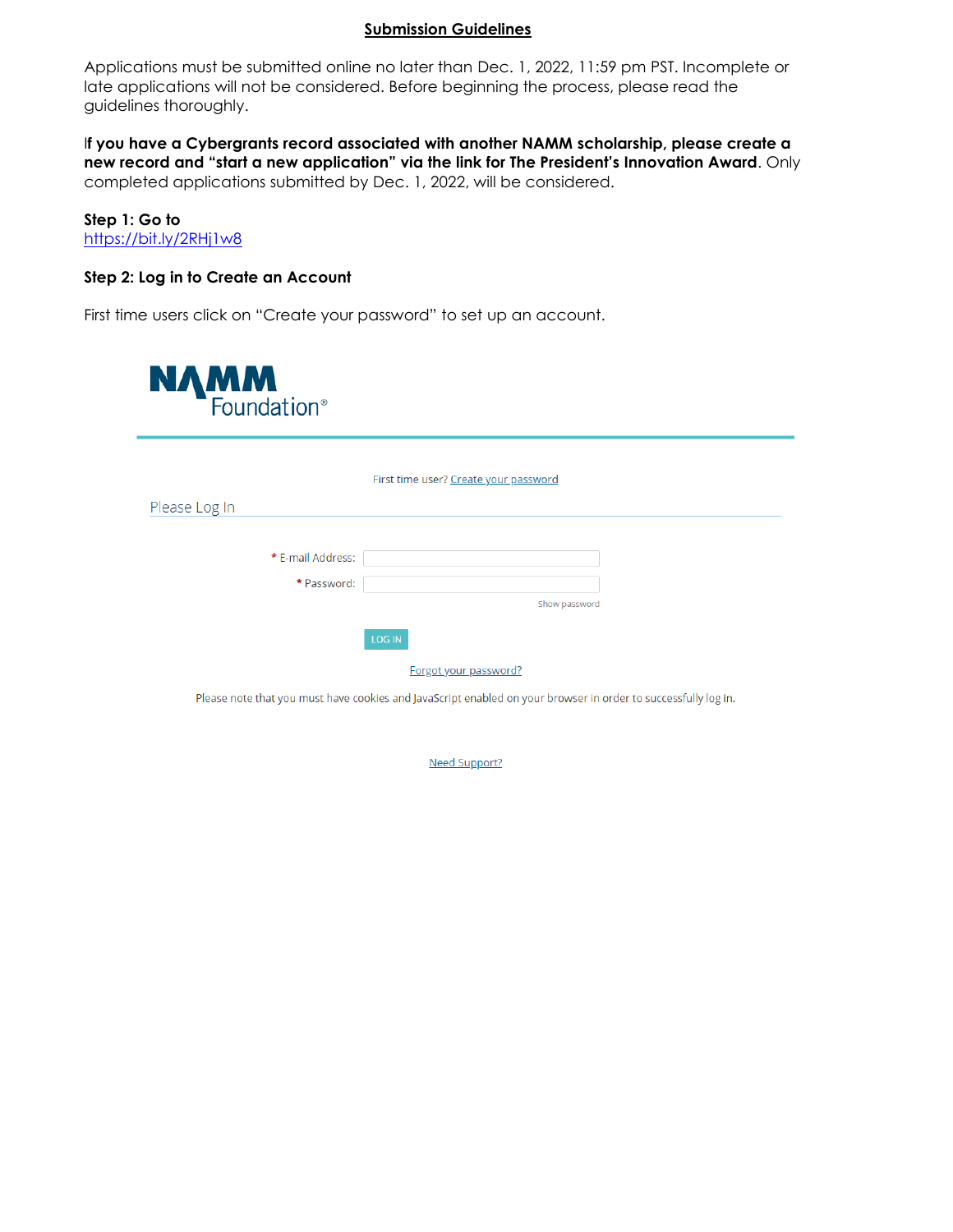

Registration Information

| * First Name:             |                                                                                                                                                                                           |
|---------------------------|-------------------------------------------------------------------------------------------------------------------------------------------------------------------------------------------|
| * Last Name:              |                                                                                                                                                                                           |
| *Telephone #:             |                                                                                                                                                                                           |
| * E-mail Address:         | Please enter your e-mail address, e.g. yourname@yourdomain.com. You will need<br>your e-mail address to log in.                                                                           |
| * Confirm E-mail Address: | Please enter your e-mail address, e.g. yourname@yourdomain.com.                                                                                                                           |
| * Password:               | The password must be between 6 and 16 characters long and consist of letters,<br>numbers, or any of the following special characters: '@!#\$-_'. The password<br>'password' is not valid. |
| * Confirm Password:       | The password must be between 6 and 16 characters long and consist of letters,<br>numbers, or any of the following special characters: '@!#\$-_'. The password<br>'password' is not valid. |

**IMPORTANT NOTE:** For the field "Organization Name" enter your first and last name, do not enter the name of your college.

**IMPORTANT NOTE:** For required field "NAMM Fiscal Year," please enter "2023".

## **Step 3: Upload your resume, submit your completed LinkedIn profile link OR describe your accomplishments**

**\***For your resume or LinkedIn profile, please include your education, employment, internships, involvement in community organizations, clubs, government, student government, literacy activities (newspaper, yearbook publications), dramatics, musical activities, service organizations and athletics.

**a. Specify your academic level and academic enrollment year for which you are seeking a travel award** *(required)* (i.e., Junior, Senior or Graduate level Semester I and II, 2022 or 2023, etc.)

## **b. List all high schools and colleges attended, graduation dates and diplomas/certificates received** *(required)*

**c. List any special recognitions, honors or prizes received during the past five years** *(required)*

## **Step 4: Share Your Future**

Please provide a short essay of no more than 500 words that outlines how music or music education has shaped your life, what your music career goals are and how attending The 2023 NAMM Show will advance your goals.